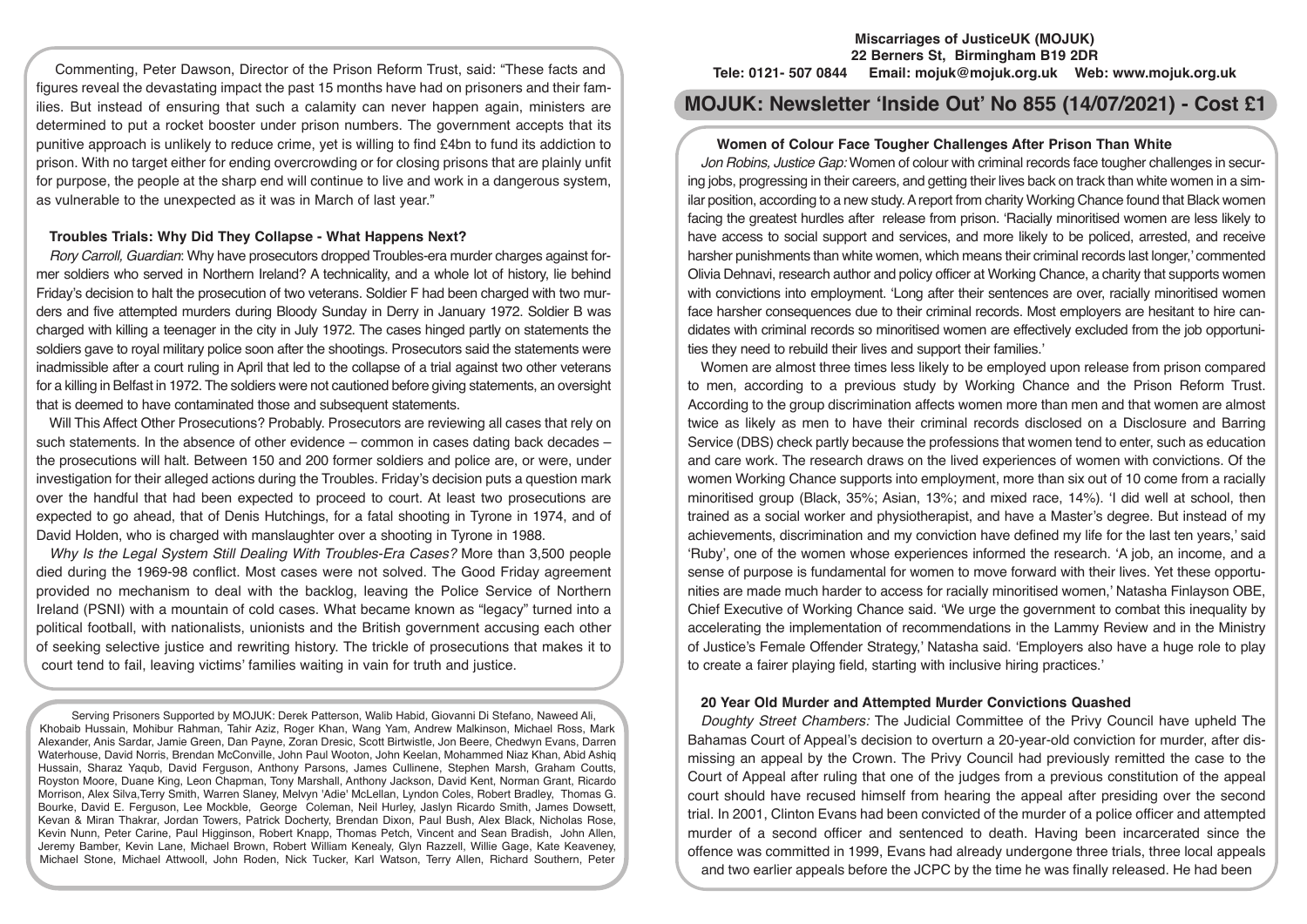convicted on the basis of a dock identification and a forensic report linking bullet casings found at the scene to a gun which Evans had allegedly hidden. But the firearms officer who made the report did not attend the trial for cross-examination. The Court of Appeal was of the view that the admission of the firearms report without giving Evans the chance to challenge this evidence deprived Evans of a fair trial.

The JCPC did not agree with the Court of Appeal that there had been unfairness on the facts of this case by the failure of the Crown to call the firearms officer. However, they found that Evans' conviction was unsafe for other reasons. Chief among these was their 'grave reservations' about the quality of the identification evidence presented. They found the trial judge's decision to allow dock identification to have been a material irregularity. The identification witness's account was riddled with inconsistencies, was contradicted by the officer in charge of the ID parade and was undermined by the witness's acceptance that he had previously identified Evans as one of his co-defendants. In those circumstances, the JCPC agreed that the decision to permit a dock identification was so prejudicial and unfair it rendered the verdict unsafe. The Crown had also appealed against the decision of The Bahamas Court of Appeal not to order a retrial in Evans' case. It was put forward on Evans behalf that, at aged 47, he had been living in a state of uncertainty over these offences since he was 26. The repeated trials, the repeated appellate hearings and the inordinate delay were no fault of his. The JCPC said that to subject Evans to a fourth trial would be oppressive.

# **Criminals Being Deported Cannot be Transferred to an Open Prison**

R (Akbar) v Secretary of State for Justice [2021] EWCA Civ 898 was a challenge to the Prison Rules 1999, one of which says that a prisoner who is being deported and has run out of appeals "must not be classified as suitable for open conditions". The challenge was unsuccessful. Jawad Akbar has a terrorism conviction, reportedly for planning to blow up crowded buildings, and is nearing the end of a 17-year minimum prison term. Born in Pakistan, he has Italian citizenship through his father, and it is to Italy that the Home Office intends to deport him.

In 2018, Mr Akbar asked for a transfer to a Category D open prison. It seems that his motivation was to further his rehabilitation and perhaps avoid deportation. The Ministry of Justice refused, relying on Rule 7(1A) of the 1999 Rules. Mr Akbar launched a judicial review, arguing that the rule discriminated against prisoners who are "appeal rights exhausted", and that the making of the rule in the first place was irrational. The Court of Appeal, like the court below, rejected these arguments. Lord Justice wrote: "The essential issue is whether the Secretary of State acted lawfully in allocating these places to the class of prisoners likely to be released back into the community as opposed to the class likely to be deported. A substantial margin of judgment is afforded to decision-makers charged with these responsibilities". He added that the chances of Mr Akbar being able to avoid deportation were in any case "vanishingly small".

#### **Sex Attack Victims Denied Compensation 'Because Of Unpaid TV Licences'**

Josh Layton, Metro News: Nearly 1,000 reported victims of sexual assault have been denied compensation with many said to have had their claims rejected due to minor rule breaking. The applicants had requests turned down for convictions including not owning a TV licence, shoplifting and sex work, according to campaign group Women Against Rape (WAR). The claims were rejected by the Government's Criminal Injuries Compensation Authority (CICA) scheme over the past six years. Figures released by CICA under the Freedom of Information Act show that

tistically greater risk of sexual assault upon non-transgender prisoners than would be the case if a non-transgender woman were introduced. But that statistical conclusion takes no account of the risk assessment which the policies require." The judge said the "fear and anxiety" some female inmates would suffer if a transgender inmate – "particularly one with male genitalia and/or with a history of sexual or violent offending against women" – was accommodated in the same prison would be assessed by the LCBs and CCBs, who "will surely be well aware of the vulnerabilities of the women who are held in the female prison estate". FDJ argued that the justice secretary should have invoked schedule 3 of the Equality Act 2010, which allows exemptions against discrimination – in this case against trans women – in relation to singlesex spaces. But the judges said schedule 3 was discretionary.

#### **Projected 25% Increase in Prison Numbers Will Undermine Prison Recovery**

*Prison Reform Trust:* Prisoner numbers in England and Wales are projected to rise by one quarter (20,000) over the next five years. But there are no plans either to reduce overcrowding or close prisons that are clearly unfit for purpose. Efforts by the prison service to recover from the impact of the global pandemic will be fatally undermined as a result, according to a new report published today (5 July 2021) by the Prison Reform Trust. The report, Prison: the facts, highlights Ministry of Justice prison population projections that predict a rise to 98,700 people from the current level of 77,912 (4 June 2021) by 2026. This is due to the impact of inflationary sentencing policies, including proposals in the Police, Crime, Sentencing and Courts (PCSC) Bill currently before Parliament, the recruitment of 20,000 police officers, which is expected to increase charge volumes, and the recovery of the courts as Covid-19 restrictions subside.

The government itself has admitted that its punitive policies are likely to have a negligible effect on levels of offending. The impact assessment of the PCSC Bill acknowledges that there is "limited evidence that the combined set of measures will deter offenders long term or reduce overall crime." This predicted increase in prison numbers over a short period comes after one of the most challenging periods in the history of the prison service. For the past 15 months and counting, as a result of public health restrictions imposed as a consequence of the Covid 19 pandemic, the great majority of prisoners have been locked up for at least 23 hours a day, with almost no training, work or education and very limited family contact.

No-one knows what the toll will be on mental and physical health caused by the prolonged periods many prisoners are spending in de facto solitary confinement. However, such conditions are likely to cause lasting damage to those currently held in prison, undermining their progress made towards a law-abiding future life, weakening family links and increasing the danger and volatility of prisons. In an overcrowded, under-resourced prison system, the risk of having to return to these inhumane measures will continue. At a time when the prison service ought to be focussed on recovery, instead its attention will be diverted by the need to accommodate the projected rise in prison numbers driven largely by the government's own criminal justice policies.

The government expects to build a total of 18,000 new prison places, understood to comprise HMPs Five Wells and Glen Parva and an additional 10,000 places, with the remaining places to be met by the construction of four new prisons; the expansion of a further four prisons; and refurbishment of the existing prison estate. However, these plans need to be seen in the context of the struggles of previous governments to meet much more modest prison building targets. A programme to build 10,000 cells by 2020, announced by the government in 2015, delivered just 206 spaces by its original deadline.

2 **11**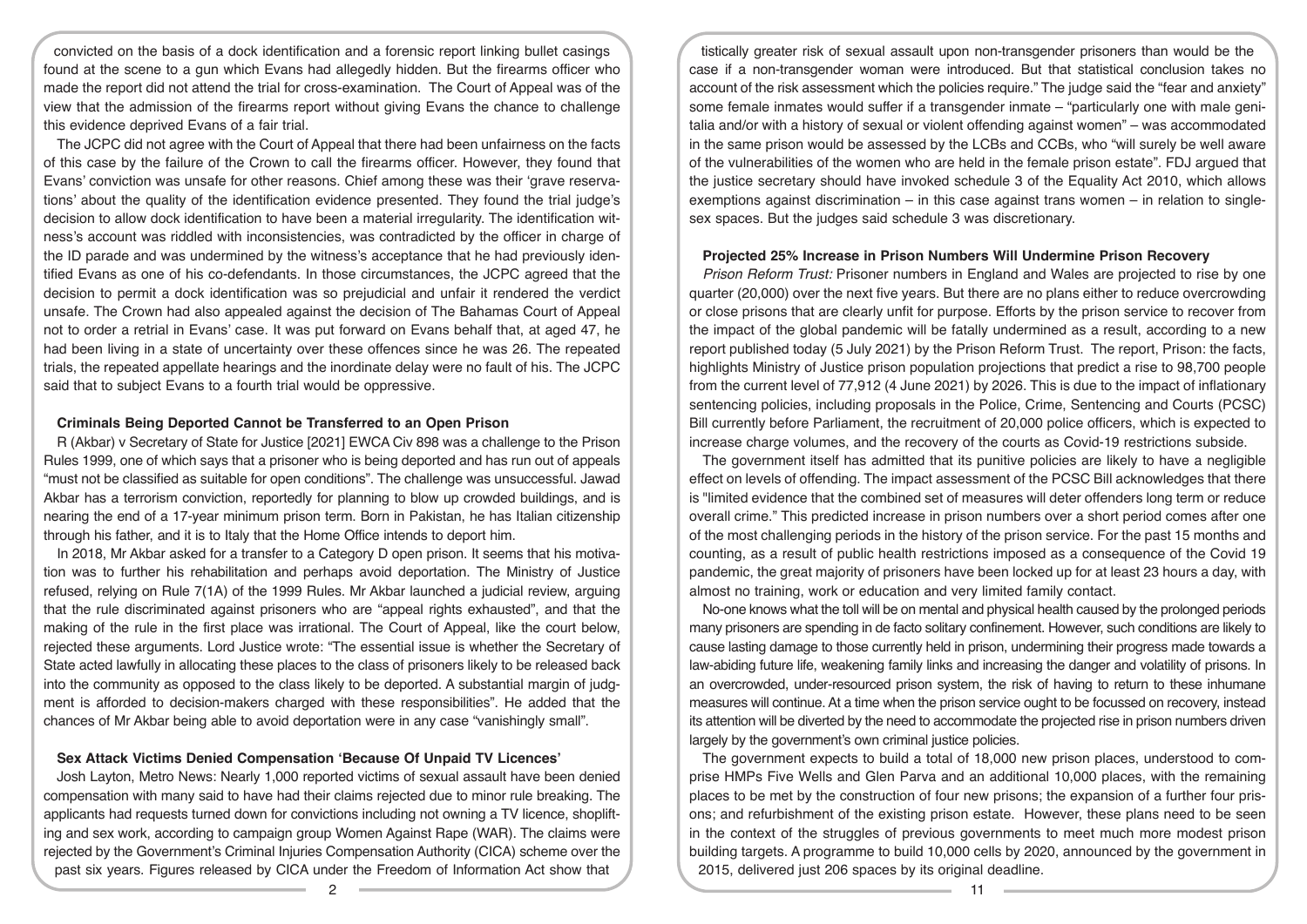people flagged for gang-related violence in London were black, compared to the 27% who were responsible for serious youth violence. Commenting on the social disadvantages of many who come to court, Stephenson said: 'You have to make sure that you don't adopt the "failing by your client" narrative that the system promotes. What you need to be explaining is how this client has been failed by the system.'

Garry Green, a barrister at Doughty Street Chambers which hosted the launch, spoke of a culture of far-reaching 'alienation in wider society'. 'When black defendants come to court, the alienation begins,' Green said. 'Whether it's the security guards harassing the black defendants who have come to court, and even their lawyers sometimes, or whether it's the lack of representation in the judiciary. All of these experiences contribute to an alienating environment within the court system.'

According to the practical guide, black people are more likely to be remanded to custody in both the Magistrates' and Crown Courts. Recalling a past case, Garry Green said that he had represented a black and a white defendant for a review of bail conditions hearing, and that only the black defendant's bail conditions were tightened 'notwithstanding the fact that he had less convictions than my white client and was charged with a less serious offence'. 'You must be 'pragmatic', he said, 'and think imaginatively about how to combat discrimination in the court when you see it.'

#### **Trans Women With Sex Offence Convictions in Female Jails Lawful**

Haroon Siddique, Guardian: A legal challenge to prevent transgender inmates with convictions for sexual or violent offences against women being imprisoned alongside other women has been rejected by the high court. A female former inmate, who claims she was sexually assaulted by a transgender women prisoner with a gender recognition certificate (GRC) while in HMP Bronzefield in 2017, asked judges to declare the justice secretary's policies on the care and management of trans prisoners in England and Wales to be unlawful.

The claimant, known only as FDJ, argued her human rights were violated by having to be in the same prison as transgender women prisoners with convictions for sexual or violent offences against women. In a judgment handed down on Friday, Lord Justice Holroyde, sitting with Mr Justice Swift, dismissed the claim. He acknowledged the "fear and anxiety" some female inmates would suffer if a transgender inmate was in the same jail, but said existing policies should mitigate this. "The difficulty which the claimant faces, in my view, is that it is not possible to argue that the defendant should have excluded from women's prisons all transgender women," he wrote. "To do so would be to ignore, impermissibly, the rights of transgender women to live in their chosen gender; and it is not the course which the claimant herself says the defendant should have taken. The submissions on behalf of the claimant attached weight to the offending history of the transgender woman concerned; but that is a factor which the care and management policy specifically requires the LCB [local transgender case board] and/or CCB [transgender complex case board] to consider."

The court heard that in 2019 there were 163 transgender prisoners in England and Wales, 81 of whom had been convicted of one or more sexual offences. Of the 163, 34 were held in women's prisons. Between 2016 and 2019, a total of 97 sexual assaults were recorded in women's prisons, of which seven appeared to be committed by transgender prisoners without a GRC. It is not known whether any were committed by transgender women with a GRC but the number of transgender prisoners with a GRC across all jails is thought to be in single figures. Holroyde said the statistics were too low and had insufficient detail to provide a safe basis for conclusions, adding: "I can accept, at any rate for present purposes, that the unconditional introduction of a transgender woman into the general population of a women's prison carries a sta-

895 applications were denied and 331 reduced. WAR has supported some of those making claims and highlighted applications that have been refused. They include a woman who was repeatedly raped by two men when she was 13 being refused a payout because she had been prosecuted for driving without insurance and refusing to take a sample test. Another example given by the London-based group is that of a victim who was seriously sexually assaulted by a teacher at the age of eight. She did not qualify for compensation because she had been convicted of threatening her boss when he refused to pay her wages.

WAR has called for an overhaul of the Government-run scheme, saying that it has practised 'terrible discrimination' for decades. The group argues that rules concerning unspent convictions disproportionately affecting victims of sexual offences, who may also have their 'character and conduct' called into question. Spokesperson Lisa Longstaff told Metro.co.uk: 'It is outrageous that nearly 1,000 victims of sexual assault were denied any or some compensation on the grounds of unrelated and often very minor convictions such as for shoplifting, sex work or nonpayment of a TV licence. We are all entitled. 'This dividing victims between deserving and undeserving comes on top of the de facto decriminalisation of sexual violence. 'Many are women who helped put dangerous serial attackers in prison, a service to public safety the CICA doesn't value. 'CICA rules make it so hard to get compensation that victims are retraumatised by the process. We are campaigning for all victims to get the justice and compensation we have a right to.'

The data released by CICA pertains to where the applicant selected 'sexual assault' as the incident type. In 2020, 173 applications were denied and another 53 reduced. This compares with 68 refused and 49 cut down in 2015, the earliest date in the timeframe provided by CICA. The authority said it could not provide any details on why the claims were refused, citing an exemption in the Act placing a cost limit on manually retrieving information. Under CICA rules, a claimant's 'character and conduct' can be taken into account, which includes evidence of involvement in crime, minor cautions or reprimands and whether alcohol or drugs contributed to the person becoming a victim. A conviction does not need to have been secured in order for compensation to be paid out. The Government has changed the system to include those who were previously denied payouts under the 'same roof rule', which barred payouts to victims whose attacker was a family member they were living with at the time of incident. This was amended in 1979 but not made retrospective until three years ago, when the clause was abolished completely.

 However, WAR says that the Ministry of Justice (MoJ) has failed to carry out a wider overhaul, despite the group having submitted evidence to a review of the CICA system. This was published in January 2021, making recommendations which did not reflect the group's request to scrap rules used to deny payouts due to unspent convictions. The concerns over compensation are part of a wider outcry over the safety of women on Britain's streets, with figures showing that the rate for rape prosecutions has fallen to 1.5% in England and Wales. In response, a Government review published earlier this month laid out plans to increase the volume of rape cases being referred from the police to the Crown Prosecution Service and better support for victims of sexual offences and domestic abuse. CICA maintains that it paid out more than £195 million to victims of violent crime between 2019 and 2020.

Withheld or reduced compensation is not intended to minimise the fact that applicants with unspent criminal convictions may have been victims of serious crimes, according to the authority. The rule is aimed at recognising that the applicant may themselves have caused distress, loss or injury to another person through the offence or offences for which they were convicted. Relevant information provided by the applicant, the police and, where appropriate,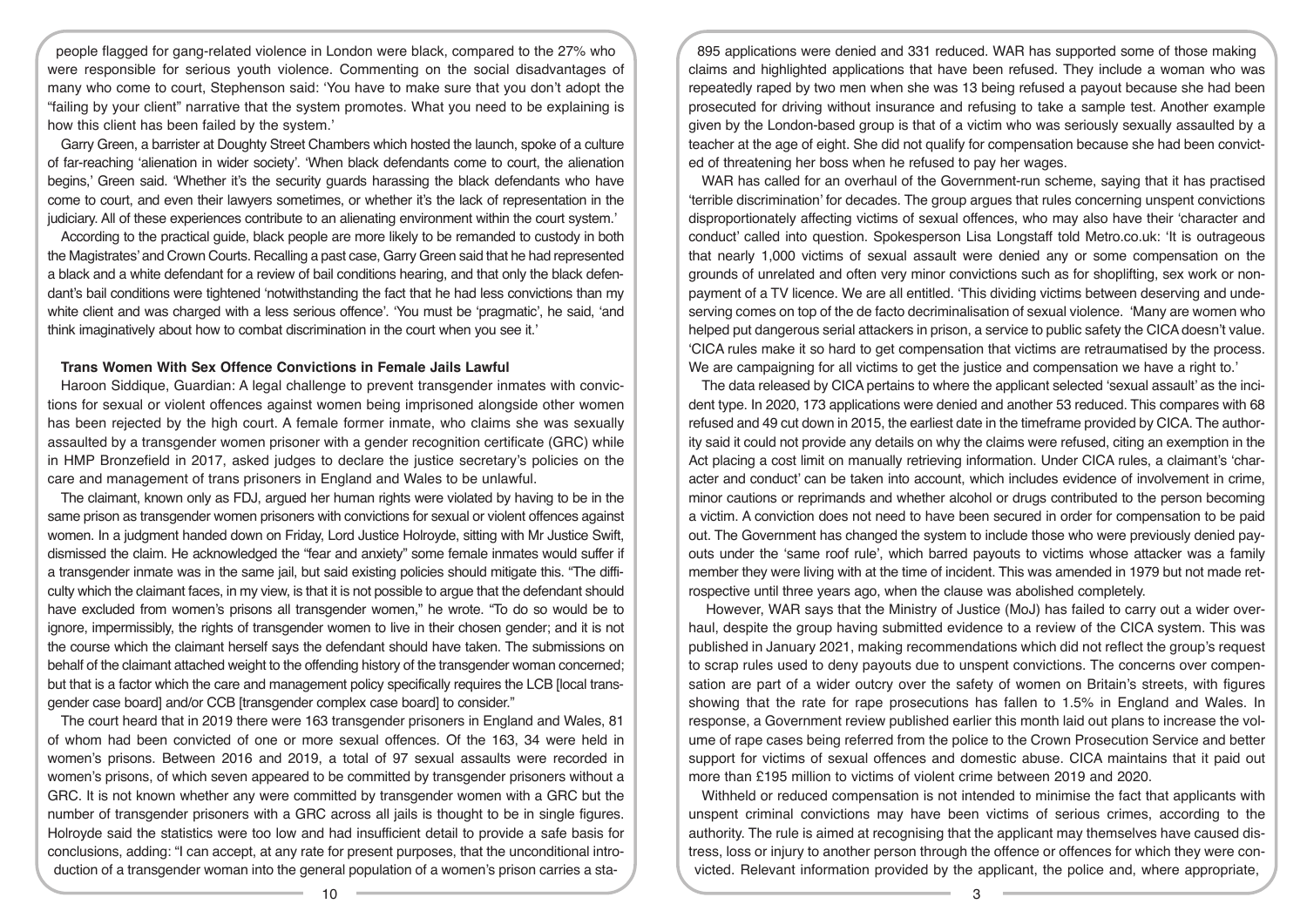medical authorities is considered and a review can be requested. A CICA spokesperson said: 'We recognise the impact of these sickening crimes and are clear that victims should receive all the support they need. 'That's why our compensation scheme is one of the most generous of its kind in the world, with over £195 million paid to victims last year, and we are funding more rape support services than ever before to help them rebuild their lives.'

#### "**Kill the Bill' - Not Consistent With the UN's Convention on the Rights of Children**

Jamie Grierson, Guardian: The new head of the body that oversees the youth justice system in England and Wales has hit out at the government's plans to increase the time spent by children behind bars. The controversial legislation will be brought back to parliament next week. Claudia Sturt, the chief executive of the Youth Justice Board (YJB), told MPs and peers that the proposals in the police, crime, sentencing and courts bill were not consistent with the UN's convention on the rights of children. She told parliament's joint committee on human rights that there was no evidence that longer sentences improved rehabilitation and warned that increased time in custody was likely to lead to an increase in reoffending.

Sturt, who took up the post at the arms-length body, warned that the bill created a distinction between younger and older children with new proposals for minimum terms for 16- and 17-year-olds. "It doesn't treat them as individuals and it doesn't take into account their childhood and their developmental state, it treats them as though they're adults," she said. That's at odds with the convention (UNCRC) that very clearly defines a child as anyone under the age of 18; there's no sliding scale below the age of 18 at which it's acceptable to treat someone more or less of a child. It's everybody under the age of 18.

"So we would have significant concerns about any provision that draws distinction between older and younger children. We're not aware of any evidence that longer sentences improve rehabilitation. We're concerned time in custody cements pro-criminal rather than pro-social identities and attitudes in children. That means they're more likely rather than less likely to reoffend after release, the longer they spend in custody. If we behave in a way that reduces a child's sense of worth and their belief in a constructive future and which labels and stigmatises them, it serves to increase the likelihood of offending and causing harm to the public. It's not clear how a blanket increase in the term before automatic release directly supports rehabilitation or resettlement." The police, crime, sentencing and courts bill has been subject to significant criticism since it was announced by the government earlier this year, triggering a wave of protests under the "kill the bill" banner. Critics have warned that measures in the bill would place significant curbs on freedom of speech and assembly, by giving police powers to curb protests.

# **Protest at the Royal College of Psychiatrists 'Endorsing' Segregation Units**

*Jon Robins, Justice Gap:* On Wednesday 30th June 2021. Former prisoners joined campaigners in a protest outside the psychiatrists' professional body over its support for segregation units. According to the protestors, the Royal College of Psychiatrists 'whose primary duty should be the welfare of patients' had 'endorsed' close supervision centres (CSCs) as 'enabling environments'. The campaign is backed by more than 60 organizations including Legal Action for Women, Payday men's network, Joint Enterprise Not Guilty by Association, Women of Colour Global Women's Strike, Community Action on Prison Expansion, Fight Racism Fight Imperialism, Prisoner Solidarity Network. It also features the support of the former prisons inspector Lord Ramsbotham, miscarriage of justice victim Winston Silcott, Benjamin Zephaniah, American campaigners Angela Davis and Selma James plus a number of practicing psychiatrists.

Deborah Coles, director of INQUEST, said that while the UK government was 'explicit in its denial of systemic racism, this UN report confronts them with the evidence'. 'The disproportionate number of black men who die after the use of lethal force and neglect by the state is at the sharp end of a continuum of violence and racism. There is a pattern of systemic racism in our policing and criminal justice system.' 'State violence and racism are global human rights issues, and action is long overdue. Disappointingly but unsurprisingly, the response of the UK government in this report is disingenuous. From continued issues with accessing funding for legal representation at inquests; delay, denial, dehumanisation and obfuscation from police and public authorities; and ultimately yet more deaths. It is clear to us that much more needs to be done to enable transformative structural change'.

#### **Lawyers Urged to 'Educate Themselves' Over Endemic Racism in the Justice System**

*Elliot Tyler, Justice Gap:* Criminal defence lawyers were urged to educate themselves at the launch of a guide designed to 'support legal representatives to be antiracist' from acting for clients in the police station through to court. Making Black Lives Matter in the Criminal Justice System is produced by the Howard League for Penal Reform with the support of Black Protest Legal Support in recognition of 'two harsh realities': racial discrimination as an enduring feature of criminal justice for black people and legal training in England and Wales that 'does not equip lawyers to be antiracist'. The criminal justice system was 'rooted in anti-blackness' and 'fuelled by the myth of black criminality', said Ife Thompson, a community-based activist and lawyer at last night's launch of the guide. 'This guide gives lawyers the tool to dismantle the normalised anti-blackness within the system. We must start to do things differently.'

The guide draws on critical race theory, which argues that racism is not only a problem caused by individuals but a structural problem present in seemingly neutral laws and institutions, to help lawyers (in its words) 'begin their lifelong journey to becoming antiracist lawyers' and to work in ways which will 'disrupt and challenge' discrimination. 'Antiracist lawyers will not always be able to counter discrimination in the system, but they can work towards this by disrupting the existing power structure,' the guide says. Thompson observed that critical race theory is not taught in law schools and was not a core module on university LLB courses. 'The law is not colourblind,' she added.

Abenaa Owusu-Bempah, an assistant professor of law at the London School of Economics, pointed out the 'well-documented disparities throughout the criminal justice system'. 'Black people have more contact at every stage, from stop and search through to arrest, remand, and sentencing. Sentences are harsher for black people than they are for their white counterparts who have committed the same offences in similar circumstances. How black people are perceived outside of the court system can affect how they are treated within the court system.

Naima Sakande, a women's justice advocate from the legal charity APPEAL which investigates miscarriages of justice, said: 'One key thing that's emphasised throughout the report is that trust in the system amongst black defendants is low, and that's for good cause. It will often be at its very lowest upon conviction and sentence.' According to the report, the average custodial sentence for black people is 1.4 times that of the average for white people. 'If you don't know about the experiences of black people in the criminal justice system, and you're a criminal lawyer, then you absolutely need to educate yourself,' said Aika Stephenson, a solicitor and youth justice expert.

Black people were five times more likely to have force used against them by police compared to white people, and are around eight times more likely to be threatened with or have a taser discharged against them, Stephenson observed. In 2018, it was found that 72% of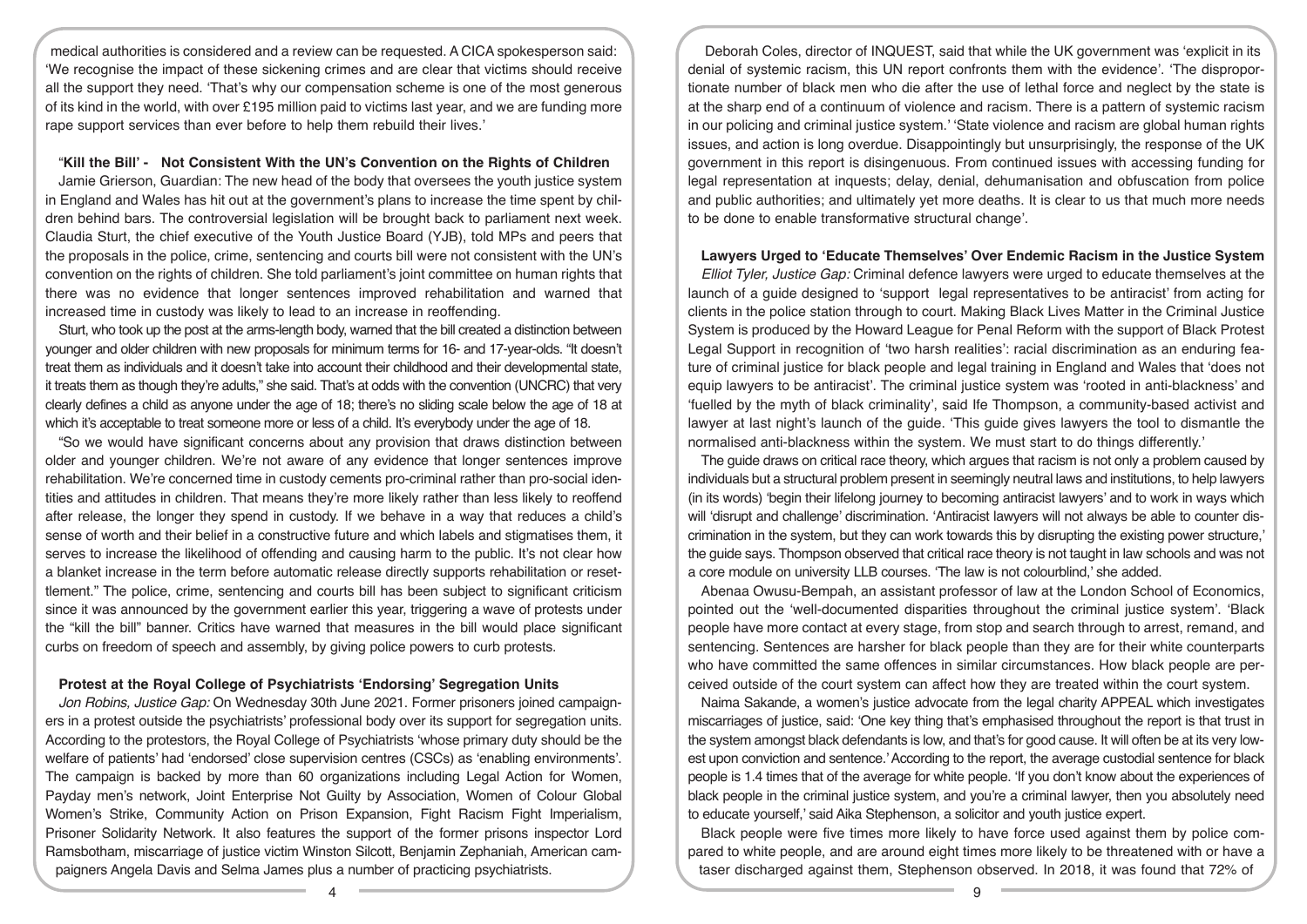# **End Police Impunity for Human Rights Violations**

Zaki Sarraf, Justice Gap: UN human rights group has issued an urgent call for countries to take immediate action to uproot systemic racism including ending police impunity in a report that highlights the case of of a mentally ill black man who died following restraint in police custody in South London. 'The status quo is untenable,' said UN High Commissioner for Human Rights Michelle Bachelet. 'Systemic racism needs a systemic response… . We need a transformative approach that tackles the interconnected areas that drive racism, and lead to repeated, wholly avoidable, tragedies like the death of George Floyd.'

The UN investigation was launched in the wake of the murder by a police officer of the 46 year old in Minneapolis and identifies seven 'emblematic incidents' including the case of Kevin Clarke which were examined to illustrate 'practices, patterns and challenges'. Clarke, who had been diagnosed with paranoid schizophrenia, was living in supported housing at the time of his death on in 2018 after being restrained by the police. In police body-cam footage, Clarke can be heard telling officers: 'I can't breathe … I'm going to die.' He died in police custody at Lewisham hospital later that day.' You can read about Kevin Clarke on the Justice Gap here. The High Commissioner's analysis finds that law enforcement officers are rarely held accountable for human rights violations and crimes committed against people of African descent partly due to inadequate investigations but also as a result of lack of robust oversight and a widespread 'presumption of guilt' against people of African descent.

The Office of the High Commissioner received information on over 250 incidents of deaths of Africans and people of African descent, 'at least 190' of which were at the hands of law enforcement officials. Of the 190 incidents, 98% took place in Europe, Latin America and North America. 'While the incidents occurred in countries with varying legal systems, some of the practices, patterns and challenges were the same,' the report said. The analysis of these incidents found that three key settings underlie over 85% of police-related fatalities: first, 'the policing of minor offences, traffic stops and stops-and-searches', as in the cases of George Floyd (US), Adama Traoré (France) and Luana Barbosa dos Reis Santos (Brazil); second, the intervention of law enforcement officials as first responders in mental health crises, as in the case of Kevin Clarke (UK); and third is the conduct of special police operations, as in the cases of Breonna Taylor (US), Janner García Palomino (Colombia) and João Pedro (Brazil). In these three contexts, 'racial bias, stereotypes and profiling' appear to play recurrent roles.

The report argues that 'systemic racism and enduring harmful and degrading associations of blackness with criminality and delinquency' shape interactions of people of African descent with law enforcement officials. An assessment of the impact of this link was 'often hampered' by the lack of data. 'When it is available, the data is worrying,' the report continues. 'For example, in 2019, while African-Americans comprised 13% of the US population, they accounted for 26% of total arrests. Data from Canada shows that, "between 2013 and 2017, a black person in Toronto was nearly 20 times more likely than a white person to be involved in a fatal shooting by the Toronto Police Service". In the UK, between April 2019 and March 2020, "there were six stop and searches for every 1,000 white people, compared with 54 for every 1,000 black people".' The High Commissioner concludes: 'Racial discrimination in law enforcement cannot, as the Human Rights Council recognized, be separated from questions of systemic racism. Only approaches that tackle both the endemic shortcomings in law enforcement, and address systemic racism – and the legacies it is built on – will do justice to the memory of George Floyd and so many others whose lives have been lost or irreparably damaged.'

The coalition argues that CSCs are 'prisons within UK prisons – segregation units where prisoners are locked in their cell 22 or more hours per day for months or years with no independent right of appeal'. This level of confinement and deprivation of contact with other human beings was 'comparable to solitary confinement' and being held in solitary confinement for more than 14 days was a breach of the UN Mandela Rules on the treatment of prisoners. Amnesty International has condemned CSCs (formerly SSUs) as far back as 1997 as 'cruel, inhuman or degrading treatment'. 'We are part of this campaign because CSCs are racist and women end up picking up the pieces when men are abused within them,' commented Sara Callaway from Women of Colour Global Women's Strike ahead of this week's demo. 'We will be making our voices heard until the RCPsych stops covering up for cruel, inhuman and degrading treatment. This campaign was initiated by prisoners and is growing in size – CSCs and solitary must end!'

Kevan Thakrar, imprisoned in a CSC now for over 11 years mostly in solitary, said 'they cause the majority of its residents to develop major mental illness requiring treatment within the secure hospitals'. The UN Special Rapporteur on Torture has written to the British Government about Thakrar's case noting that the UK may be in breach of international law. According to the campaign, prisoners describe being 'fed through a hatch and isolated from family and outside support', attacks from guards that remain unpunished, and complain that there is no transparent process to decide who is placed in the CSC. A 2017 HMP Inspectorate report found that there was "no independent scrutiny of key decisions." Approximately half of prisoners held in CSCs are Muslim which, the coalition argues, indicates that these units are 'institutionally racist'.

#### **High Court Reduces Sentence of Gang Member Convicted of Attempted Murder**

The High Court of Justiciary has reduced the sentence of a man who was convicted of the attempted murder of a rival gang member after his case was referred to the court by the Scottish Criminal Cases Review Commission. Dillin Armstrong, who was 24 at the time of the offence, was given an extended sentence of 13 years, 10 of them custodial, after he attacked another man in Musselburgh on Hogmanay 2018. He appeared alongside five other coaccused at trial, all of whom were part of the same gang. All but one of them were also charged with attempted murder. The appeal was heard by the Lord Justice General, Lord Carloway, sitting with Lord Woolman and Lord Pentland. The appellant was represented by J Keenan, solicitor advocate, and the Crown by J McDonald, solicitor advocate.

*Previous Convictions:* On the night in question, the complainer had gone with three members of his gang to the appellant's house. After breaking in, he was chased by the appellant and his co-accused, who caught up to him and attacked him, including with a knife and a metal pole. Many of his injuries were potentially life-threatening and he required 16 stitches for an injury to his torso. A Criminal Justice Social Work Report prepared on behalf of the appellant recorded that he had a troubled background, had no qualifications, and had offended as a child. He had a total of 18 previous convictions ranging from breach of the peace to assault to injury and permanent disfigurement. He had spent substantial periods of remand and 22 months in custody. It was noted that at the time of the offence he had become convinced that the complainer and his gang were there to steal his cocaine.

Of the appellant's four co-accused also charged with attempted murder, who were aged between 16 and 21 years old, all had their sentences reduced following sentencing appeals. The SCCRC reasoned that, given the significant roles played by the other co-accused in the assault, it did not seem appropriate the appellant's sentence should be longer than the 7-